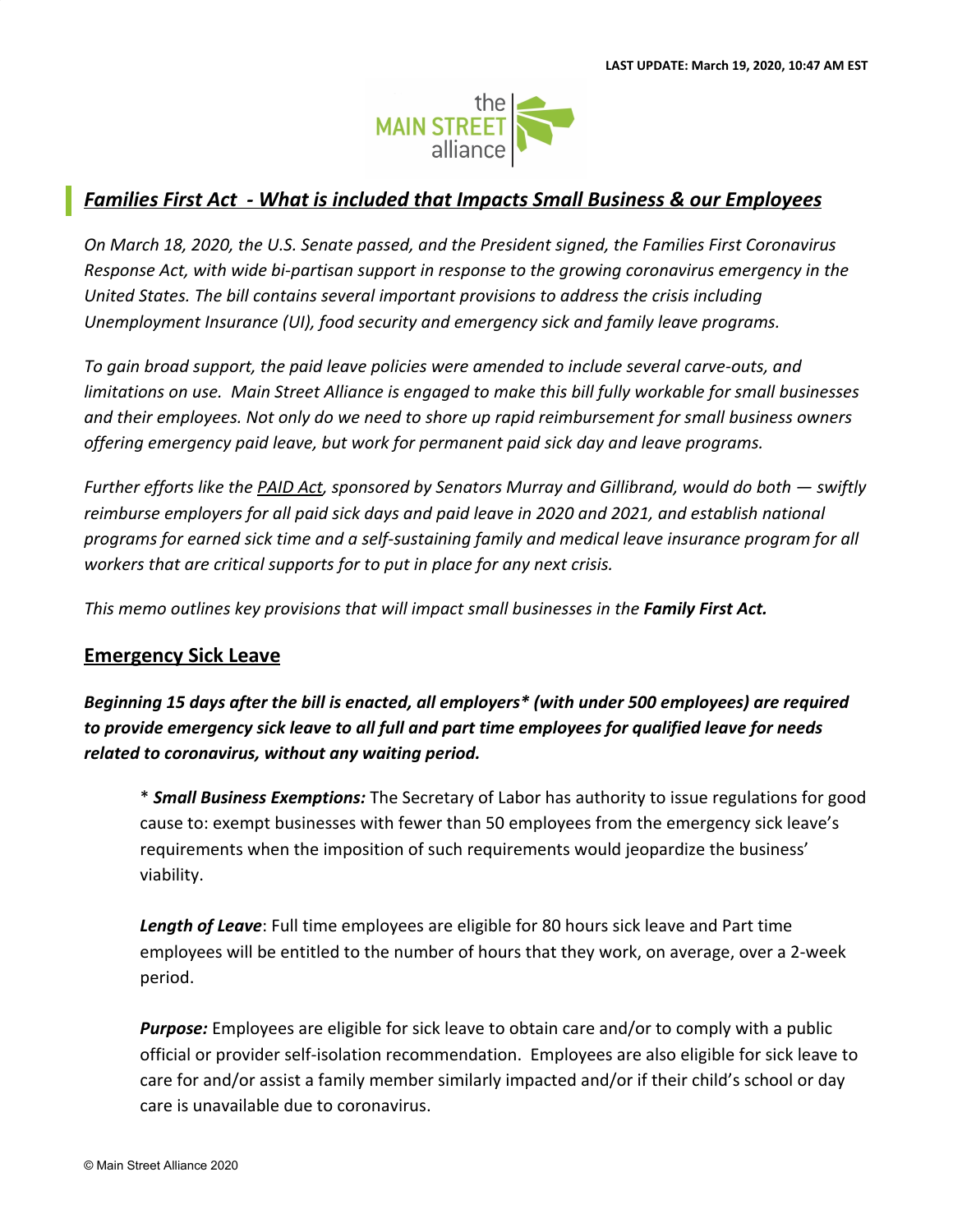**LAST UPDATE: March 19, 2020, 10:47 AM EST** *Pay:* For Employees using emergency paid sick time for their own care or treatment, employers must pay their full regular wage, however wages are capped and shall not exceed \$511 per day or \$5,110 for the full 10 days, Employees *caring for a family member are eligible for* ⅔ *pay however* wages are capped *at* \$200 per day and \$2,000 in the aggregate for the 10 days.

*Existing Policies:* Employers with existing paid sick policies may not change them and must add this provision in addition to existing policies.

*Family Definition*: **The bill defines "family member" to include** a worker's child, parent, spouse, or domestic partner. Family also includes a sibling, employee's next of kin, person for whom the worker is next of kin, grandparent, or grandchild *but only if that person* is a pregnant woman, senior citizen, individual with a disability or has access or functional needs.

*Employer Refundable quarterly tax credit***:** Employers will qualify for refundable tax credit for wages paid under the emergency sick leave provision of up to \$511 per day per employee for personal sick leave, and not exceed \$200 for any day for an employee taking leave to be a caregiver for a family member. Current legislation has this a quarterly refundable tax credit against payroll tax.

*Self-employed Eligibility and refundable quarterly tax credit***:** the bill provides a tax credit to certain self-employed individuals in an amount equal to 100% of a "sick leave equivalent amount" (or 67% for the family care provisions where only 2/3 of compensation is available.)

## **Emergency Family and Medical Leave Expansion Act**

*Beginning 15 days after the bill is enacted, all employers\*\* (with under 500 employees) will be required under the amended* **federal Family and Medical Leave Act (FMLA)** *to provide emergency leave to all full and part time employees (who have been employed for 30 days) for qualified leave for needs related to coronavirus.*

*\*\* Small Business Exemptions:* The Secretary of Labor has authority to issue regulations for good cause to: exempt businesses with fewer than 50 employees from the emergency family and medical leave expansion's requirements when the imposition of such requirements would jeopardize the business' viability.

*Length of Leave:* Employees are eligible for up to 12 weeks leave.

*Purpose of Leave: Workers can access this public health emergency leave only if they are unable to work (or telework) due to a need for leave to care for a son or daughter under 18 years of age if the school or place of care has been closed, or the child care provider of the son or daughter is unavailable, due to a public health emergency related to coronavirus (declared by a federal, state, or local authority). The FMLA's "son or daughter" definition would apply, which includes a*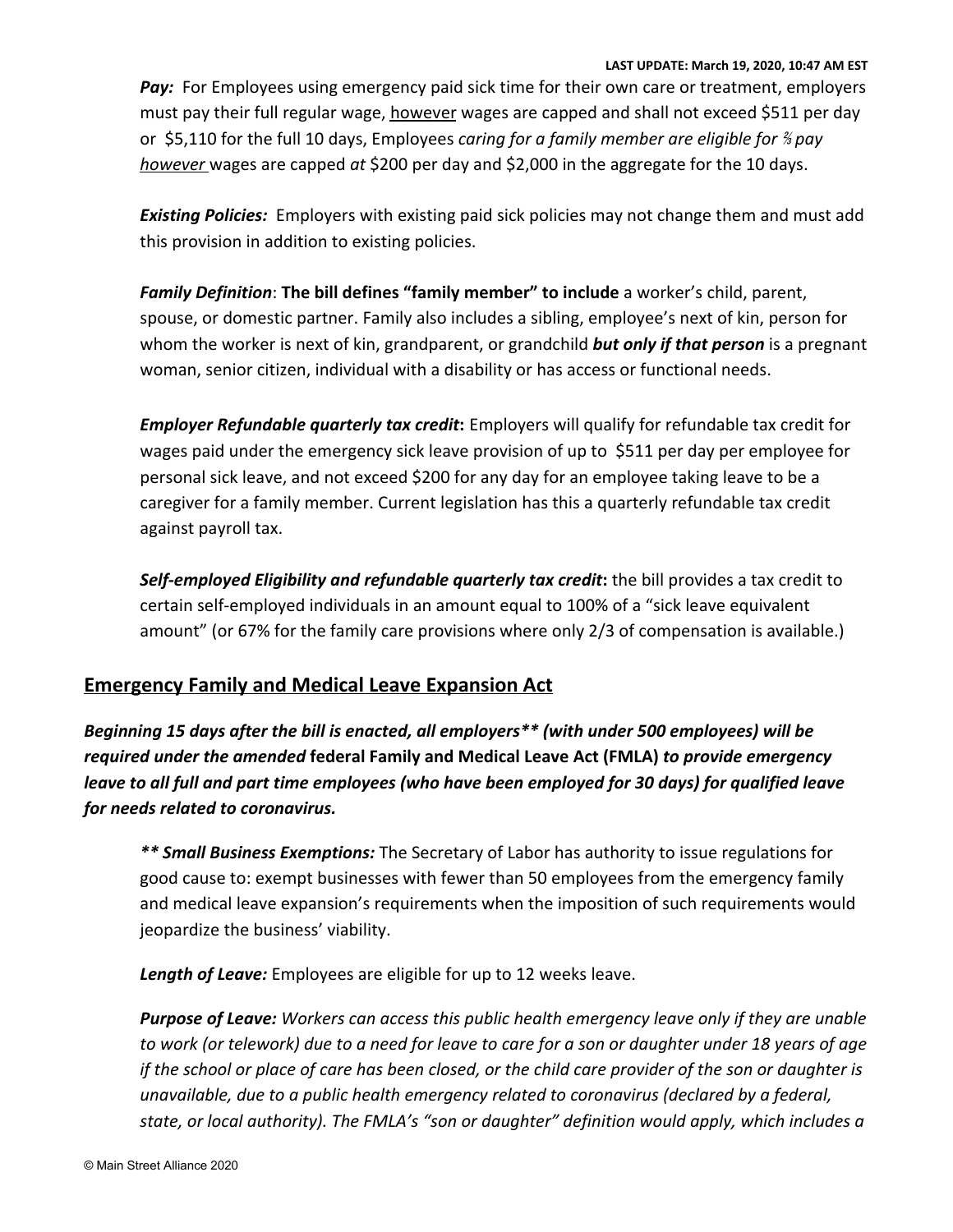**LAST UPDATE: March 19, 2020, 10:47 AM EST**

*biological,adopted, or foster child, a stepchild, a legal ward, or a child of a person standing in loco parentis (in loco parentis refers to one who is acting and intending to act as a parent, with no requirement of a legal or biological relationship).*

*Pay:* The first 10 days for which an employee takes leave may consist of unpaid leave. An employee may elect -- but is not required -- to substitute any accrued vacation leave, personal leave, or medical or sick leave. *Leave must be paid at an amount not less than 2/3 of the employee's regular rate of pay and based on the number of hours the employee would otherwise normally be scheduled to work. However, paid leave under this provision may not exceed \$200 per day and \$10,000 in the aggregate.*

*Job Protection: Employees who take public health emergency leave under the FMLA expansion are entitled upon return from leave to be restored to their job position or to an equivalent position. However, full j*ob protections for employers with 25 or fewer employers waived if certain circumstances are met.

*Health Worker Exemption:* An employer of a worker who is a health care provider or an emergency responder may elect to exclude that worker from the public health emergency leave.

*Refundable tax credit for Paid Leave by quarter:* In general, **E**mployers will qualify for a refundable tax credit for wages paid under the emergency leave provision. The amount of qualified family leave wages shall not exceed \$200 per day per employee of wages paid or a total of \$10,000 per employee on qualified leave. Any wages required to be paid by the emergency paid sick leave and emergency family and medical leave expansion provisions of this bill are not considered wages for employer taxation purposes under section 3111(a) of the Internal Revenue Code.

*Refundable self-employment tax credit***.** Eligible self-employed individuals may also be eligible for 100 percent of the qualified family leave equivalent to the amount lesser of the average daily self-employment income of the individual for the taxable year, or (ii) \$200 per day as a credit against self-employment tax.

## **Enhanced Unemployment Insurance**

*Emergency Transfers* \$1 billion in 2020 for emergency grants to states for activities related to processing and paying unemployment insurance (UI) benefits, under certain conditions.

*Temporary Assistance for States with Advances.* This section provides states with access to interest-free loans to help pay regular UI benefits through December 31, 2020, if needed.